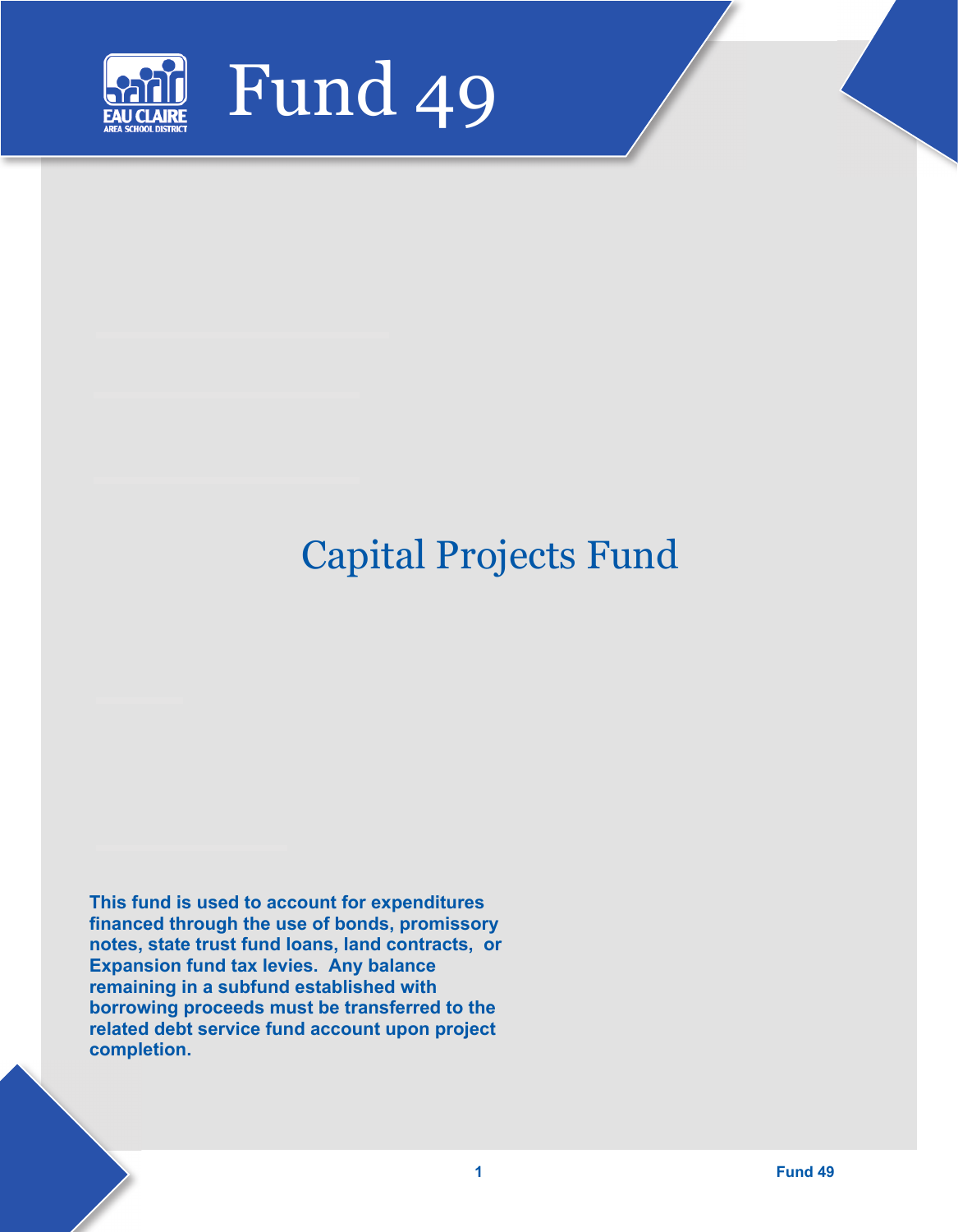

# Capital Projects Fund Revenue Summary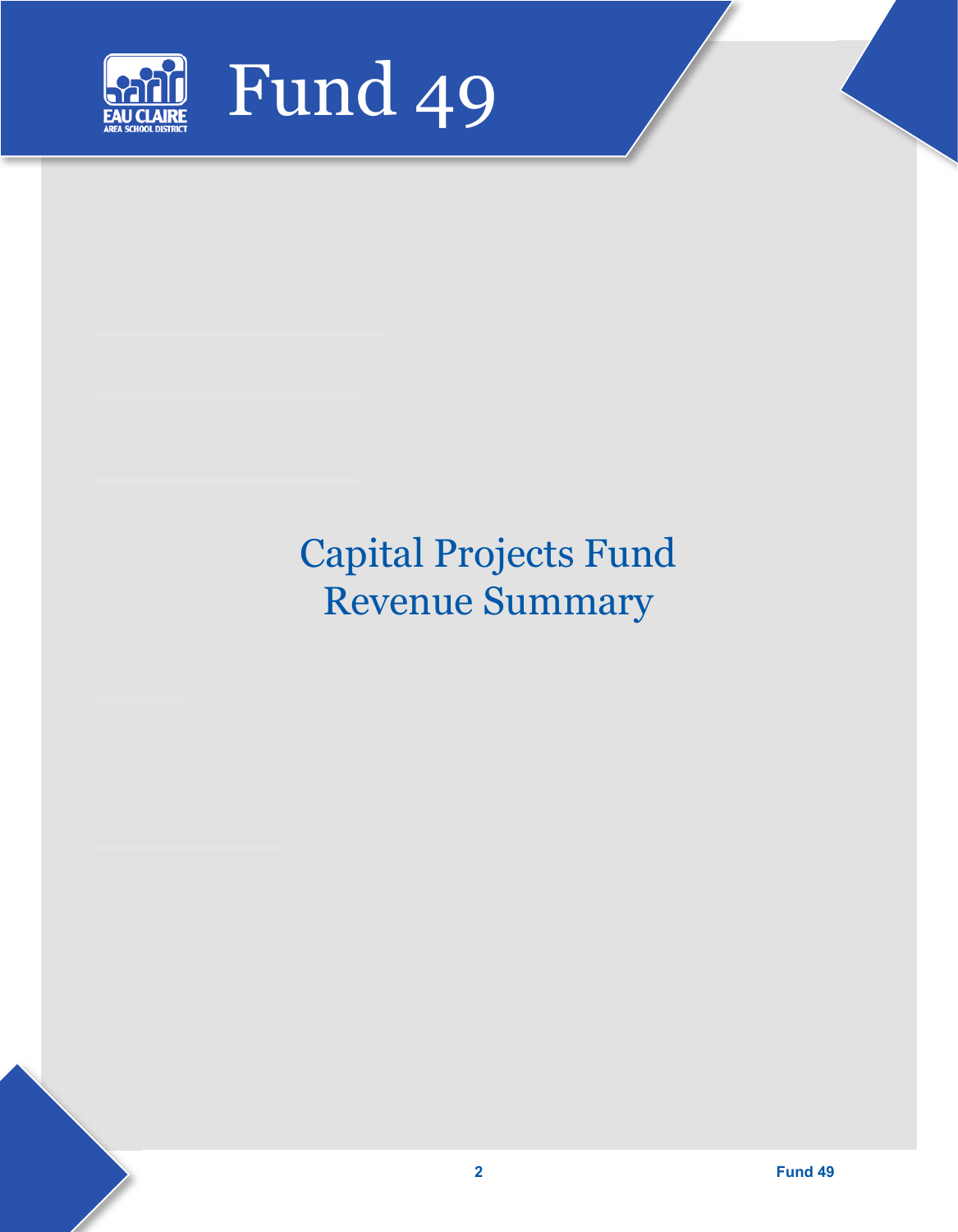## **EAU CLAIRE AREA SCHOOL DISTRICT**

#### **COMPARATIVE BUDGET REPORT**

CAPITAL PROJECTS FUND REVENUE SUMMARY

| 49 |       | <b>OTHER CAPITAL PROJECTS FUND</b> | 57,534.74     |                |                | 246.03        |               |  |
|----|-------|------------------------------------|---------------|----------------|----------------|---------------|---------------|--|
| 49 | 109   | <b>OTHER REVENUE</b>               | 16,460.00     |                |                | 0.00          |               |  |
| 49 | 10971 | REFUND PRIOR YR RECEIPT            | 16,460.00     |                |                | 0.00          |               |  |
| 49 | 102   | <b>LOCAL SOURCE</b>                | 41,074.74     |                |                | 246.03        |               |  |
| 49 | 10280 | <b>INTEREST INCOME</b>             | 41,074.74     |                |                | 246.03        |               |  |
|    |       |                                    | <b>Actual</b> | <b>Budget</b>  | <b>Budget</b>  | <b>Actual</b> | <b>Budget</b> |  |
|    |       |                                    | 2020          | <b>Adopted</b> | <b>Revised</b> | 2021          | 2022          |  |
|    |       |                                    |               | 2021           | 2021           |               |               |  |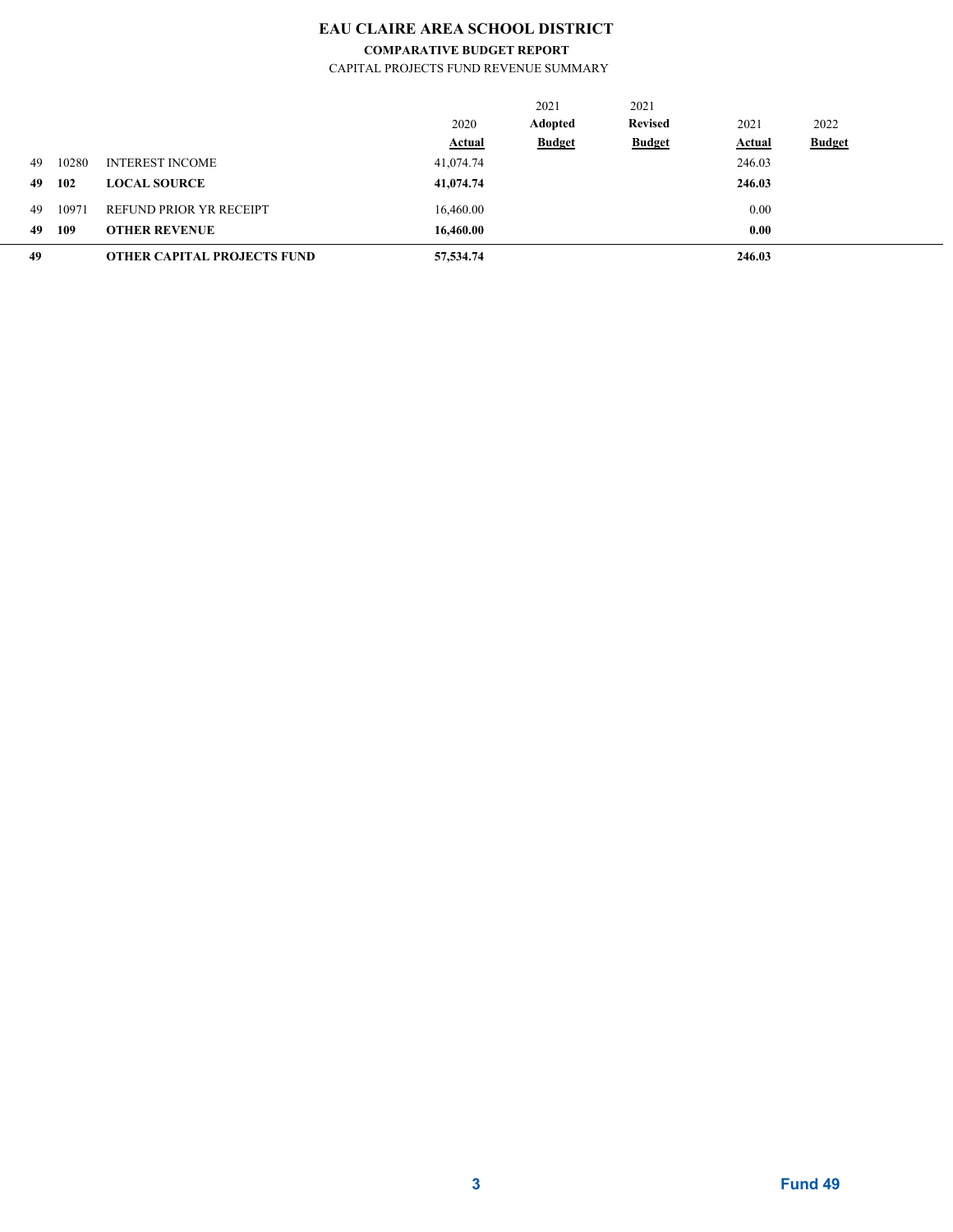

# Capital Projects Fund Expenditure Summary